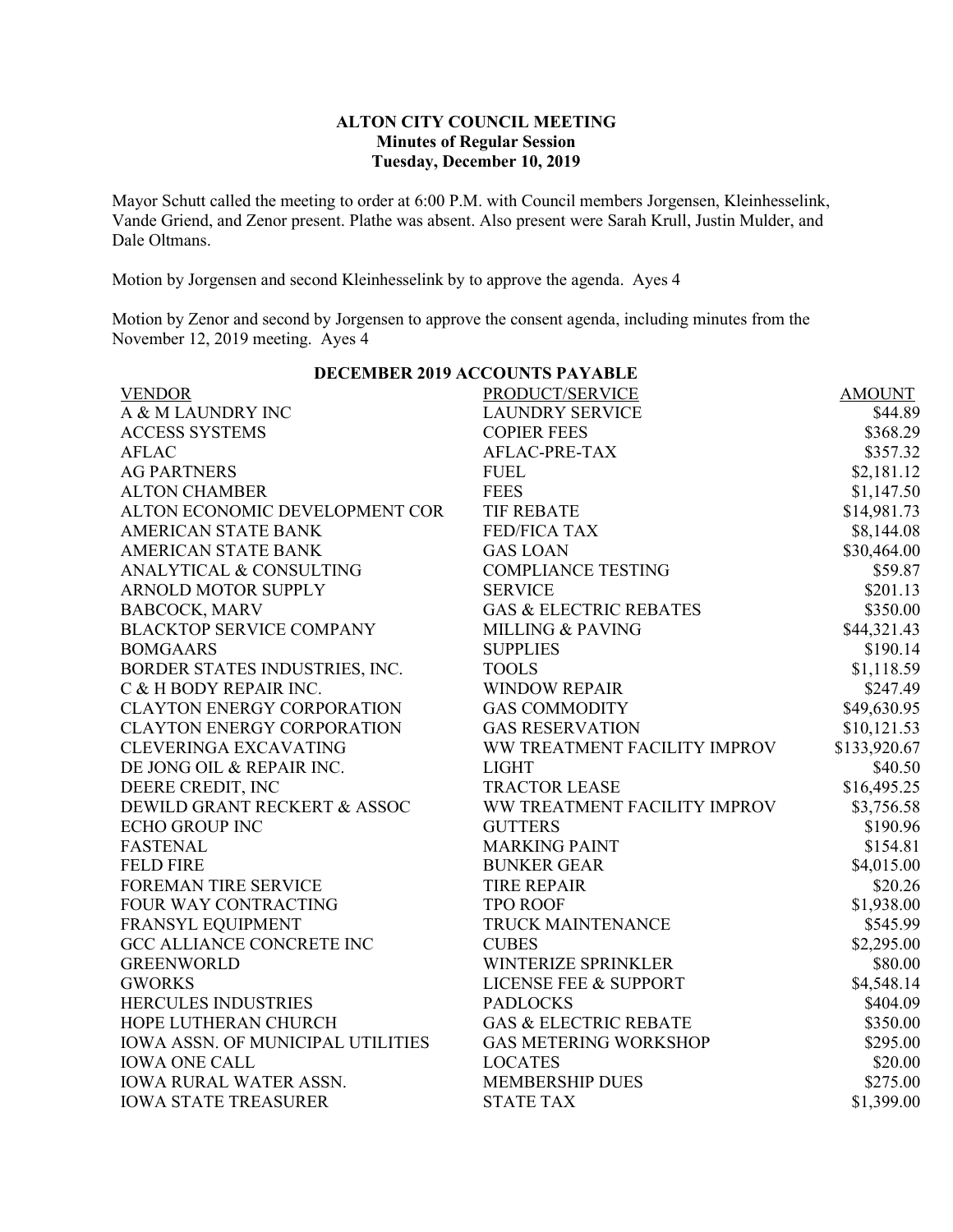| <b>IPERS COLLECTIONS</b>          | <b>IPERS</b>                              | \$5,657.25  |
|-----------------------------------|-------------------------------------------|-------------|
| JELLEMA CONSTRUCTION INC          | WW TREATMENT FACILITY IMPROV              | \$17,411.00 |
| KLAY, VELDHUIZEN, BINDNER, DEJONG | <b>LEGAL FEES</b>                         | \$253.00    |
| KOPETSKYS ACE HARDWARE            | <b>SPRAY PAINT</b>                        | \$22.95     |
| MARVS OUTDOOR POWER & EQUIPMENT   | CHAINSAW, OIL                             | \$352.94    |
| MID SIOUX OPPORTUNITY             | PROJECT SHARE                             | \$20.00     |
| MIDAMERICAN ENERGY                | <b>STREET LIGHTS</b>                      | \$232.93    |
| <b>MIDWEST FIRE &amp; REPAIR</b>  | <b>CHASSIS DEPOSIT</b>                    | \$89,804.00 |
| MIKES WELDING & REPAIR            | SUPPLIES/SNOWBLOWER ATTACHMENT            | \$1,190.35  |
| MISSOURI RIVER ENERGY SERVICES    | <b>ELECTRIC</b>                           | \$67,719.65 |
| <b>MOUW MOTOR</b>                 | <b>OIL CHANGE</b>                         | \$62.79     |
| MUNICIPAL MANAGEMENT CORP         | <b>WATER LEAK DETECTION</b>               | \$500.00    |
| MUNICIPAL UTILITY-BILLS           | <b>UTILITIES</b>                          | \$1,845.83  |
| NEAL CHASE LUMBER CO.             | <b>SUPPLIES</b>                           | \$143.57    |
| NORTHERN TRUCK EQUIP CORP.        | <b>TIRES</b>                              | \$1,850.00  |
| NOTEBOOM ELECTRIC                 | <b>SUPPLIES</b>                           | \$14.42     |
| ONE OFFICE SOLUTION               | <b>OFFICE SUPPLIES</b>                    | \$162.19    |
| ORANGE CITY HEALTH SYSTEM         | PARAMEDIC ASSIST                          | \$130.00    |
| ORANGE CITY MUNICIPAL UTILITIE    | <b>BULK WATER</b>                         | \$5,075.10  |
| ORANGE CITY SANITATION            | <b>GARBAGE HAULING</b>                    | \$6,718.70  |
| <b>PAYROLL</b>                    | PAYROLL 11/27/19                          | \$26,530.65 |
| <b>PCC</b>                        | <b>AMBULANCE BILLING</b>                  | \$136.71    |
| RANDY'S IRON WORKS INC            | HOSE, FITTINGS                            | \$289.65    |
| ROCK VALLEY PRECAST, INC          | <b>BLOCKS</b>                             | \$5,960.00  |
| SIOUX COMMERCIAL SWEEPING INC     | <b>STRIPING</b>                           | \$3,391.50  |
| SIOUX COUNTY AUDITOR              | 2019 ELECTION                             | \$716.81    |
| SIOUX COUNTY RECORDER             | <b>RECORDING FEE</b>                      | \$42.00     |
| SIOUXLAND PRESS                   | <b>PUBLICATIONS</b>                       | \$90.80     |
| <b>T&amp;L TOOLS</b>              | <b>DRILL BIT SET</b>                      | \$190.00    |
| TREASURER - STATE OF IOWA         | <b>EXCISE TAX</b>                         | \$1,260.00  |
| TREASURER - STATE OF IOWA         | <b>SALES TAX</b>                          |             |
|                                   |                                           | \$2,874.00  |
| <b>UMB BANK</b>                   | <b>BOND FEES</b>                          | \$1,500.00  |
| <b>U.S. POSTMASTER</b>            | <b>POSTAGE</b>                            | \$100.00    |
| <b>USA BLUE BOOK</b>              | <b>ADAPTERS</b><br><b>ELECTRIC REBATE</b> | \$58.79     |
| VAN ES, JOSHUA                    |                                           | \$150.00    |
| VAN MAANEN'S RADIO SHACK          | <b>IT SERVICES</b>                        | \$47.50     |
| <b>VECTOR</b>                     | <b>LIABILITY INSURANCE</b>                | \$422.00    |
| <b>VERIZON</b>                    | <b>CELL PHONES</b>                        | \$519.12    |
| <b>VISA</b>                       | TRAINING, SUPPLIES                        | \$924.20    |
| <b>WELLMARK</b>                   | <b>GROUP INSURANCE</b>                    | \$10,054.00 |
| WESCO DISTRIBUTION, INC.          | PED CONNECTOR, SPLICE                     | \$282.48    |
| <b>WEST IOWA TELEPHONE</b>        | TELEPHONE, FAX, INTERNET                  | \$581.18    |
| <b>ZIEGLER</b>                    | <b>MAINTENANCE</b>                        | \$1,760.29  |
| <b>BUSCH, STEVE</b>               | UTILITY DEPOSIT REFUND                    | \$250.00    |
| CLEVERINGA EXCAVATING             | UTILITY DEPOSIT REFUND                    | \$500.00    |
| DE BOER, HARVEY                   | UTILITY DEPOSIT REFUND                    | \$75.00     |
| DOWSON, CHERI                     | UTILITY DEPOSIT REFUND                    | \$200.00    |
| DREY, RYAN                        | UTILITY DEPOSIT REFUND                    | \$250.00    |
| <b>DWELLINGS DÉCOR</b>            | UTILITY DEPOSIT REFUND                    | \$400.00    |
| DYKSTRA, ALEJANDRA                | UTILITY DEPOSIT REFUND                    | \$250.00    |
| HIEMSTRA, DALE                    | UTILITY DEPOSIT REFUND                    | \$200.00    |
|                                   |                                           |             |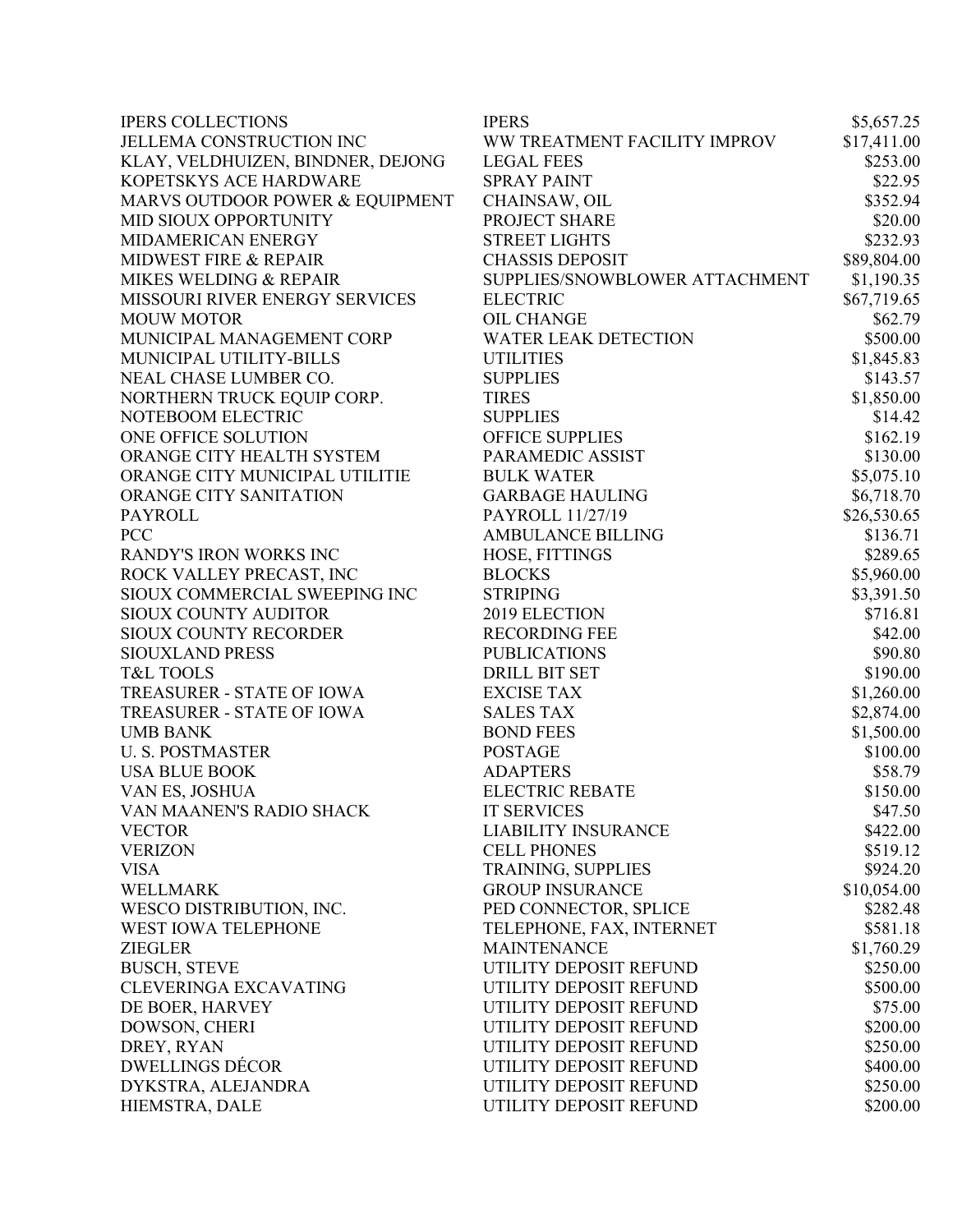| <b>HVS TRCUKING</b>    | UTILITY DEPOSIT REFUND        | \$100.00     |
|------------------------|-------------------------------|--------------|
| <b>KEEEPERS, TAMMY</b> | UTILITY DEPOSIT REFUND        | \$300.00     |
| LIST, LYLE             | UTILITY DEPOSIT REFUND        | \$100.00     |
| PARODI, NICHOLAS       | UTILITY DEPOSIT REFUND        | \$300.00     |
| <b>RICE, ROBERT</b>    | UTILITY DEPOSIT REFUND        | \$100.00     |
| <b>SCHUVER, GRANT</b>  | UTILITY DEPOSIT REFUND        | \$250.00     |
| VAN KEKERIX, TERESA    | UTILITY DEPOSIT REFUND        | \$100.00     |
| VAN WYK CONCRETE       | UTILITY DEPOSIT REFUND        | \$100.00     |
| <b>WOLDRUFF, ZAC</b>   | UTILITY DEPOSIT REFUND        | \$250.00     |
| ZESTO INC.             | UTILITY DEPOSIT REFUND        | \$150.00     |
|                        | TOTAL ACCOUNTS PAYABLE CHECKS | \$595,597.66 |
|                        |                               |              |

**OATH OF OFFICE:** Mayor Schutt administered the Oath of Office to the newly elected council members, Sarah Krull and Justin Mulder.

**COUNCILMAN RECOGNITION:** Mayor Schutt thanked the two outgoing council members for their years of service and presented them with a Certificate of Appreciation. The outgoing Council members are Leon Kleinhesselink, who served for seventeen years and Steve Zenor who served for nine years.

**WASTEWATER SERVICE CONNECTION:** Oltmans presented information and a recommendation from the City's engineer.

No action taken.

### **TRANSFER OF FUNDS:**

**RESOLUTION 19-32 "A RESOLUTION OF THE CITY COUNCIL OF ALTON, IOWA TRANSFERRING FUNDS FROM THE TIF FAIR VIEW MEADOWS 2ND ADDITION PHASE 1 HOUSING FUND FOR DEBT REPAYMENT"** was introduced and moved for adoption by Council Member Zenor. Kleinhesselink seconded the motion to adopt.

On roll call vote: Ayes: Jorgensen, Kleinhesselink, Vande Griend, Zenor Nays: None Absent: Plathe

Whereupon the Mayor declared the Resolution duly adopted.

## **RESOLUTION 19-33 "A RESOLUTION OF THE CITY COUNCIL OF ALTON, IOWA TRANSFERRING FUNDS FROM THE TIF INDUSTRIAL PARK FUND"** was introduced and moved for adoption by Council Member Zenor. Kleinhesselink seconded the motion to adopt.

Ayes: Jorgensen, Kleinhesselink, Vande Griend, Zenor Nays: None Absent: Plathe

Whereupon the Mayor declared the Resolution duly adopted.

# **RESOLUTION 19-35 "A RESOLUTION OF THE CITY COUNCIL OF ALTON, IOWA TRANSFERRING FUNDS FROM THE LOCAL OPTION SALES TAX FUND TO THE**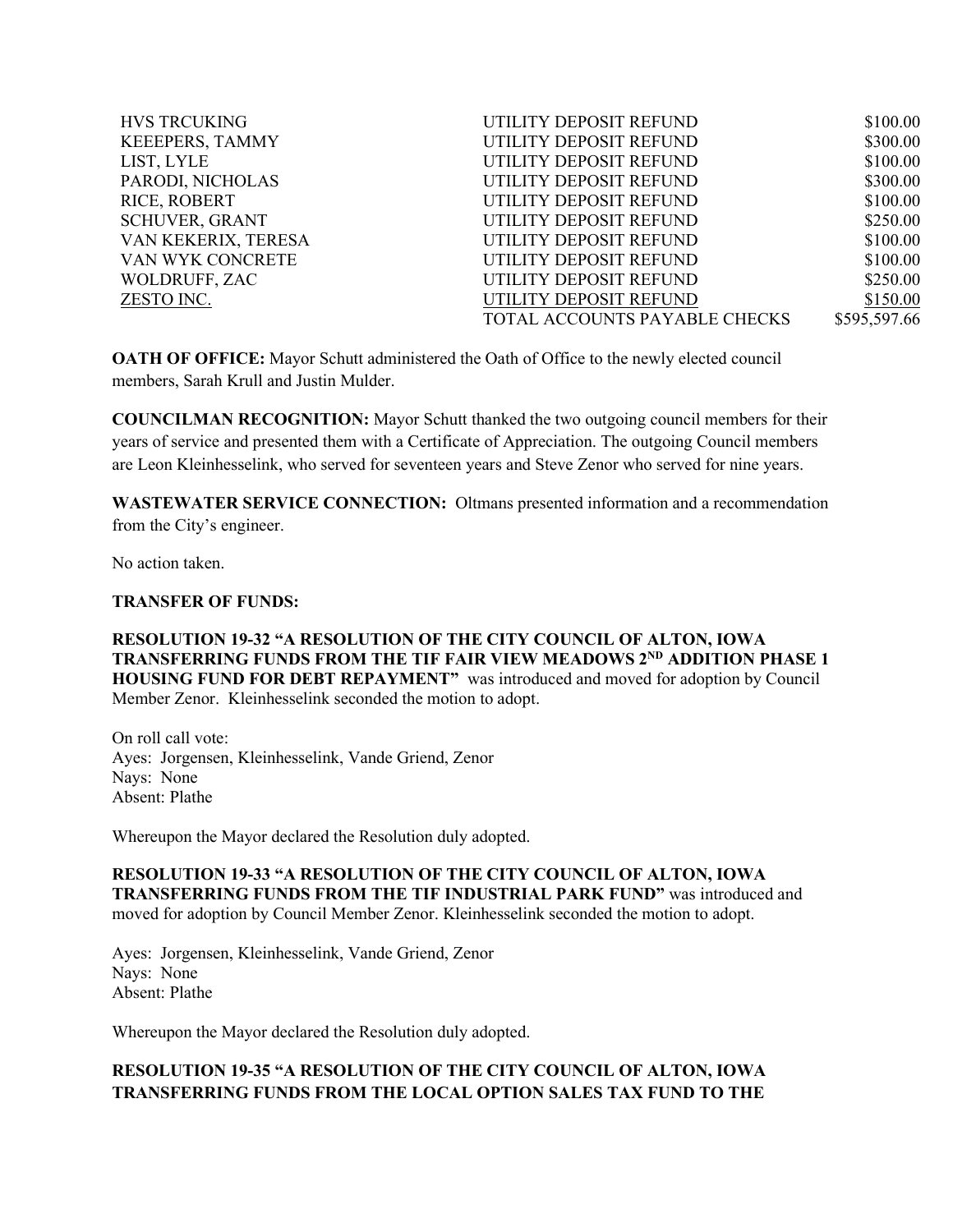**CAPITAL EQUIPMENT FUND"** was introduced and moved for adoption by Council Member Zenor. Kleinhesselink seconded the motion to adopt.

Ayes: Jorgensen, Kleinhesselink, Vande Griend, Zenor Nays: None Absent: Plathe

Whereupon the Mayor declared the Resolution duly adopted.

**SIOUX GOLF AND COUNTRY CLUB LEASE:** The City attorney drafted an amendment to the lease between SGCC and the City updating verbiage under the Municipal Funding Section.

Motion by Vande Griend and second by Kleinhesselink to approve the amendment to the lease between Sioux Golf and Country Club and the City updating verbiage under Municipal Funding. Ayes 4

# **ORDINANCE 859 "AN ORDINANCE AMENDING THE CODE OF ORDINANCES OF THE CITY OF ALTON, IOWA, 2002, BY AMENDING PROVISIONS PERTAINING TO STREET NAMES IN THE CITY OF ALTON, IOWA"**

Ordinance 859 was introduced by Council Member Kleinhesselink.

Motion by Council Member Zenor that the reading just had to be the first and the Council dispense with the statutory provision that this Ordinance be fully and distinctly read on three different days as provided by section 380.3 of the Code of Iowa.

Motion was duly seconded by Council Member Vande Griend.

Ayes: Jorgensen, Kleinhesselink, Vande Griend, Zenor Nays: None Absent: Plathe

And the Mayor declares the motion duly carried.

Motion by Jorgensen that title of said bill for Ordinance be approved as set out and said bill for Ordinance 859 be adopted and placed on its final passage. Council Member Vande Griend seconded the foregoing motion.

Ayes: Jorgensen, Kleinhesselink, Vande Griend, Zenor Nays: None Absent: Plathe

The Mayor declares the motion duly carried and will forthwith sign the said Ordinance and the Clerk will add his attestation thereto, said Ordinance being adopted.

**EQUIPMENT PURCHASE:** Oltmans presented a lease agreement for a new John Deere Lawnmower to replace the existing unit.

Motion by Vande Griend and second by Kleinhesselink to approve the lease agreement for the new John Deere lawnmower. Ayes 4